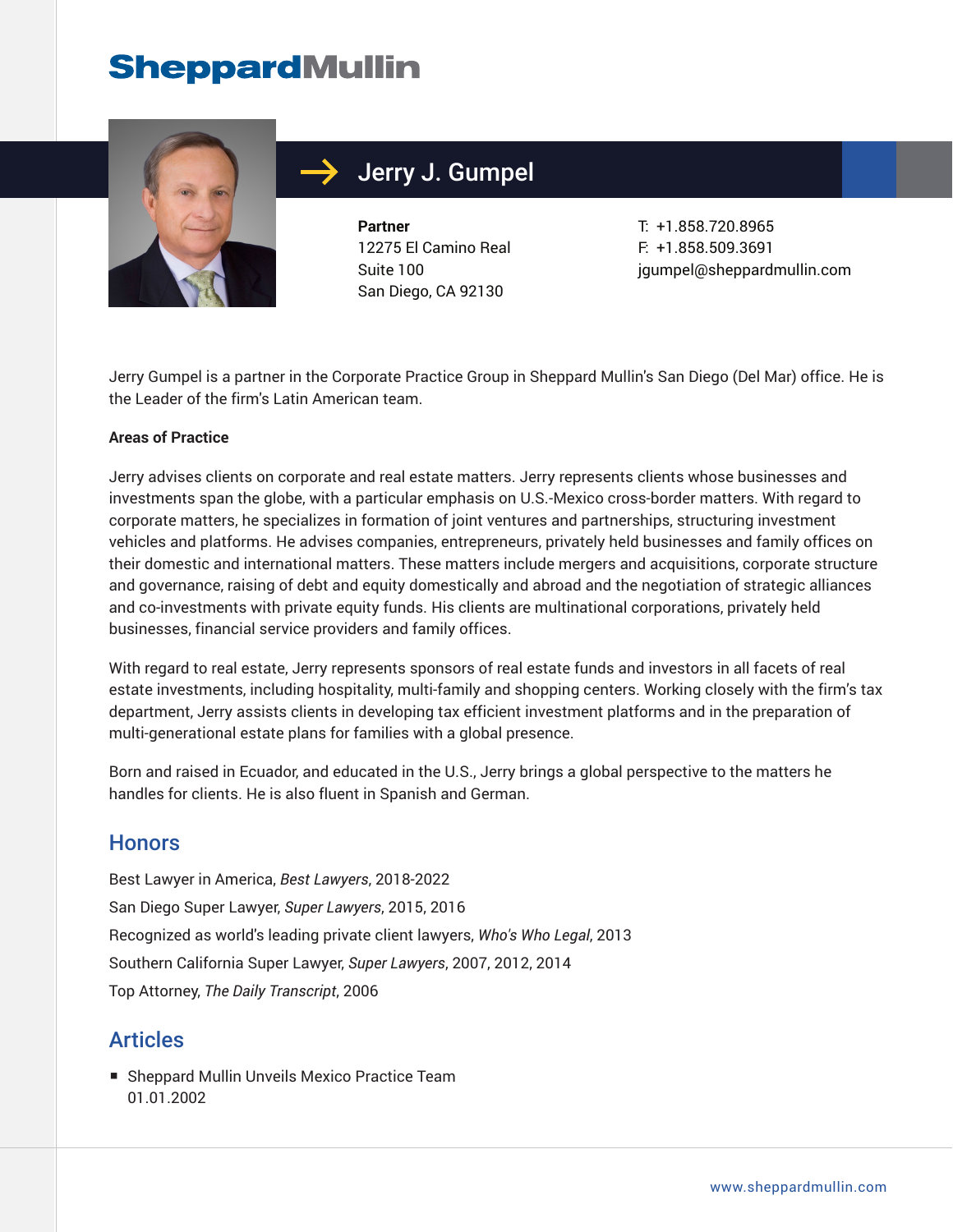#### **Latin America Law Blog Posts**

■ "Paycheck Protection Program Loan Applications – Eligibility for Small US Businesses Owned by Latin American Companies," April 7, 2020

#### Media Mentions

Border Rush 06.21.2005

### Speaking Engagements

The Global Family in America

Tax Planning For In-Bound Investments Into the U.S.

#### Events

US Mexico Chamber - Invitation to U.S. Distressed Companies and Assets: A Window of Opportunity for Foreign Investors 08.19.2020

Mexican Tax Reform Update Webinar Webinar, 11.20.2019

Maximizing the Benefits of Your International Structure Hyatt Regency La Jolla, 05.13.2008

#### **Memberships**

Member, San Diego County Bar Association Member, State Bar of California National Commissioner, Former Chairman, Regional Board of the Anti Defamation League

### **Practices**

Corporate Family Owned, Closely-Held Businesses and Family Offices Joint Ventures and Strategic Alliances International Reach Private Wealth Services White Collar Defense and Corporate Investigations Latin America